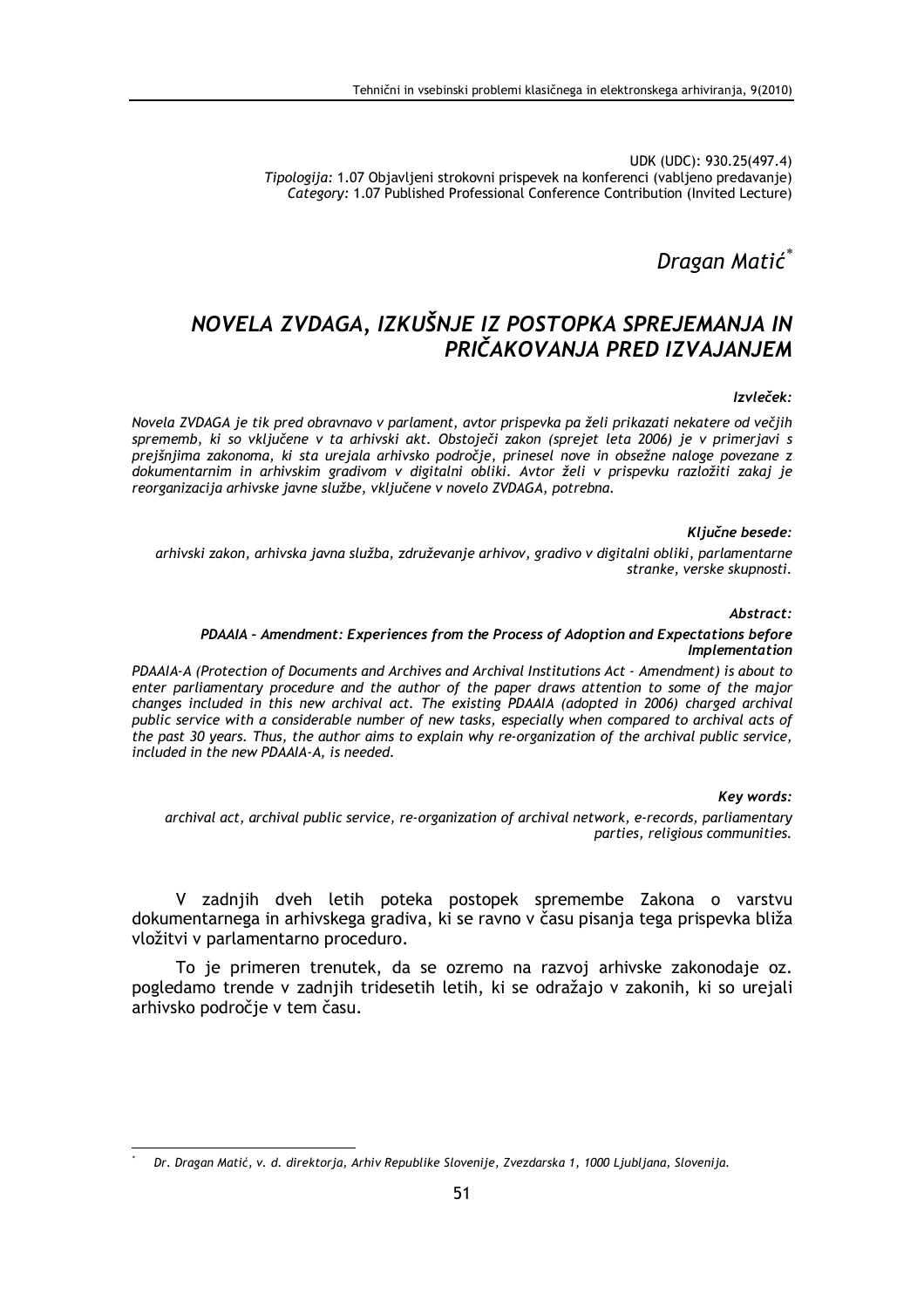To so bili:

- Zakon o naravni in kulturni dediščini (ZNKD) iz leta 1981,<sup>1</sup>
- Zakon o arhivih in arhivskem gradivu (ZAGA) iz leta 1997, $^2$
- Zakon o varstvu dokumentarnega in arhivskega gradiva (ZVDAGA) iz leta 2006.<sup>3</sup>

Poleg naštetih zakonov bomo seveda upoštevali tudi Osnutek zakona o spremembah in dopolnitvah zakona o varstvu dokumentarnega in arhivskega gradiva (ZVDAGA-A), in sicer verzijo, ki je na dan 11. 2. 2010 po medresorskem usklajevanju vsebinsko usklajena in je na tem, da po pridobitvi formalnih pisnih soglasij posameznih ministrstev oz. vladne službe za zakonodajo nadaljuje svojo proceduralno pot.

Kaj opazimo ob primerjavah letnic? ZNKD je zadostoval za petnajst let, ZAGA je svojo nalogo opravljal devet let, ZVDAGA pa je potreben novele že po dobrih treh letih. Iz tega sledi, da je zakonska ureditev arhivskega področja čedalje kompleksnejša in zahtevnejša ter podvržena spremembam, ki jih prinaša razvoj tehnologije poslovanja z dokumentarnim in arhivskim gradivom ter seveda spoznanj arhivske stroke.

ZNKD je arhivsko gradivo obravnaval izključno kot kulturni spomenik. Arhivsko področje je bilo sicer obravnavano v posebnem poglavju II č (Posebne določbe o varstvu arhivskega gradiva), arhivska služba pa v poglaviu III c (Arhivi), vendar je razvidno, da je zakonodajalec sledil konceptu enotnega varovanja kulturne dediščine, torej ureditvi zaščite arhivskega gradiva skupaj z vsemi ostalimi kulturnimi spomeniki oz. dediščino. Potrebno je poudariti, da je zakon definiral arhivsko gradivo le kot tisto gradivo, ki ima trajen pomen za znanost ali kulturo. V času veljavnosti tega zakona je bila tudi arhivska mreža konceptualno precej podobna muzejski mreži (tako današnii kot takratni). Na eni strani je bil Arhiv Republike Slovenije kot osrednia arhivska nacionalna ustanova in organ v sestavi državne uprave, zadolžen za ustvarjalce arhivskega gradiva na najvišjem nivoju oz. tiste, ki so bili pristojni za vso ozemlje Slovenije. Na drugi strani pa so bili regionalni arhivi, ki so varovali gradivo takratnih organov in družbenopolitičnih organizacij s sedežem na njihovem področju. Njihove ustanoviteljice in financerke so bile občine ali več občin.

ZAGA je prinesel resno novost. Z njim se je arhivsko področje izločilo iz do tedaj skupne zakonodaje za področje kulturne dediščine, kar je razvidno iz prvega člena: »Ta zakon ureja varstvo arhivskega gradiva, pogoje za uporabo arhivskega gradiva ter pristojnosti in naloge arhivov.« Hkrati pa se je še vedno ohranila ista definicija, in sicer, da je arhivsko gradivo tisto dokumentarno gradivo, ki ima trajen pomen za znanost in kulturo ter se varuje kot kulturni spomenik (2. člen). Na novo pa se je definiralo financiranje arhivske javne službe: ustanoviteljica regionalnih arhivov je postala država. To je prineslo veliko olajšanje pri delu arhivov, saj je bilo vsakoletno nabiranje sredstev pri mnogoštevilnih občinah - ustanoviteljicah, zamuden in mučen postopek, ki navadno ni prinašal zadovoljivih rezultatov in je precej oviral načrtno in dolgoročno delo. Razen tega pa je ostal sistem arhivske javne službe nespremenien. ZAGA je prinesla tudi pomembno spremembo, in sicer v tem, da je postala primarna naloga regionalnih arhivov varovanje arhivskega gradiva državnih

Ur. l. SRS, št. 1/1981, dostopen na http://web.bf.uni-

lj.si/students/vnd/knjiznica/Skoberne\_literatura/predpisi\_zgodovina/zakon\_nkd\_81.pdf.

Ur. l. RS, št. 20/1997 (32/1997 popr., 32/1997 popr.), dostopen na http://www.uradnilist.si/1/content?id=4346.

Ur. l. RS, št. 30/2006, dostopen na http://www.uradnilist.si/1/objava.jsp?stevilka=1229&urlid=200630.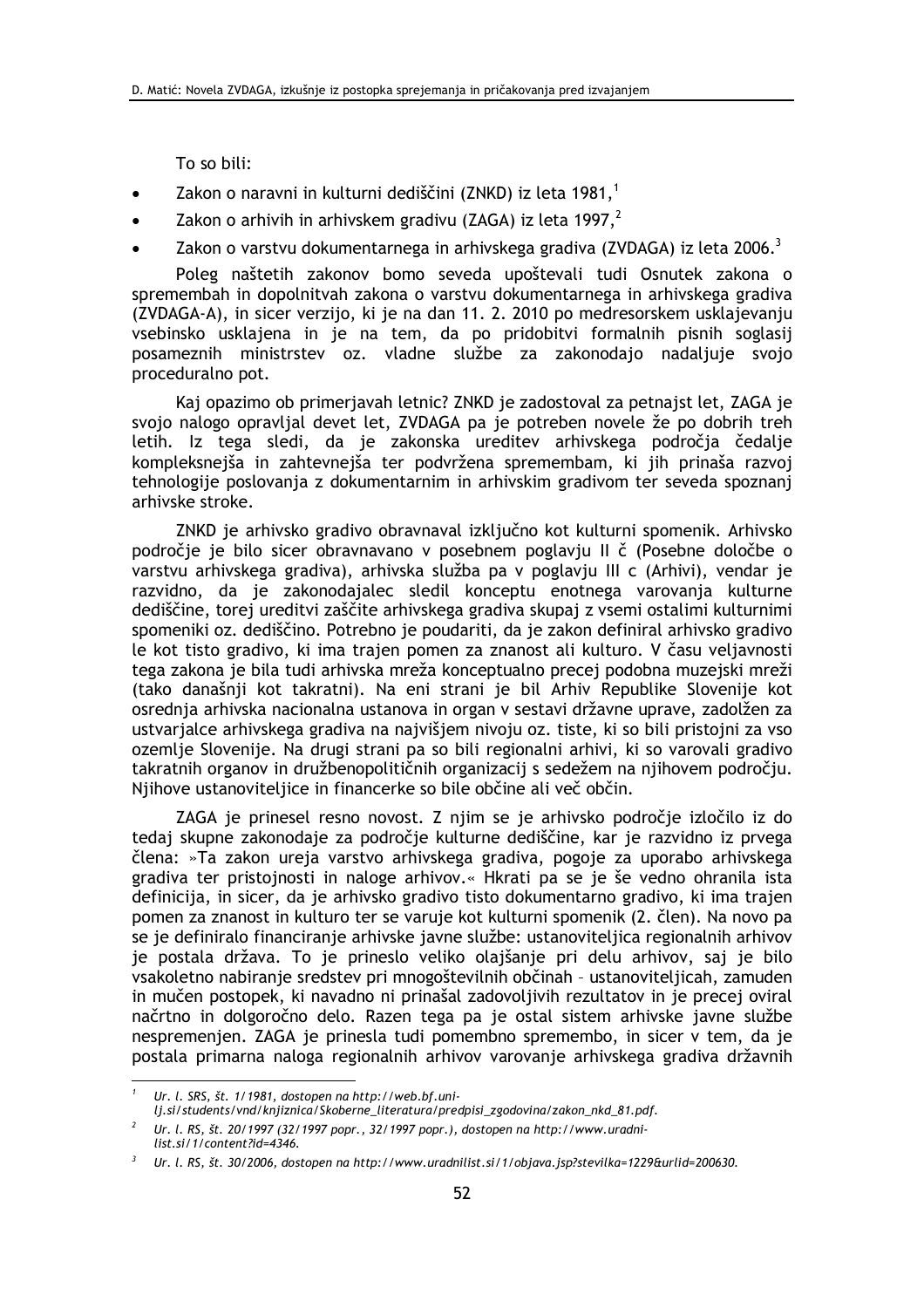organov, organizacijskih enot državnih organov ter izvajalcev javnih pooblastil oziroma javnih služb, ki jih je zagotavlja država in ki so opravljali dejavnost na območju ene ali več lokalnih samoupravnih skupnosti. Predvideno je, da samoupravne lokalne skupnosti za varstvo svojega arhivskega gradiva same ustanovijo arhive. Le v primeru, da ti niso ustanovljeni, pa za gradivo občin skrbijo regionalni arhivi (9. in 10. člen).

Še večjo razliko glede definicije arhivskega gradiva in nalog arhivske službe je prinesel ZVDAGA leta 2006. Iz naslova zakona je razvidno, da ima ambicije, da bi poleg arhivskega urejal tudi področje dokumentarnega gradiva, kar je impozantna naloga, ki si je v okviru enega zakona (vsaj kolikor je podpisanemu znano) še nikjer v Evropi niso zastavili. Že prvi člen ob razsežnosti nalog, ki jih zastavlja arhivski stroki in arhivski javni službi deluje skoraj nekoliko zastrašujoče: »Ta zakon ureja način, organizacijo, infrastrukturo in izvedbo zajema ter hrambe dokumentarnega gradiva v fizični in elektronski obliki, veljavnost in dokazno vrednost takega gradiva, varstvo arhivskega gradiva in pogoje za njegovo uporabo, naloge arhivov in javne službe ter s tem povezane storitve in nadzor nad izvajanjem.« Poglavitna razloga za to sta poleg že omenjene razširitve delokroga tudi na dokumentarno gradivo - dva. Prvi je dopolnjena definicija arhivskega gradiva, tj. da gre poleg gradiva, ki ima trajen pomen za znanost ali kulturo tudi za gradivo, ki ima trajen pomen za pravno varnost oseb v skladu s strokovnimi navodili pristojnih arhivov (2. člen. 11. alineja). Poleg te temeljne novosti pa z danes aktualnim zakonom v ospredje stopi potreba po varstvu gradiva y digitalni obliki. Zaradi specifike tovrstnega gradiva je jasno, da ga ne bo mogoče ustrezno trajno ohraniti, če ne bo že ob njegovem nastanku in nadalje ob postopkih, povezanih s poslovanjem z njim, poskrbljeno za uporabo ustrezne strojne in programske opreme, da je gradivo zapisano na formatih za dolgotrajno hrambo, da so postopki zajema oz. pretvorbe gradiva izvršeni po predpisanih postopkih itd. Pomembno je namreč, da se ohrani uporabnost (ne le dostopnost zapisa, ampak tudi možnost njegovega branja in razumevanja), avtentičnost in pravna veljavnost gradiva. S tako velikimi apetiti, kot si jih je zastavil ZVDAGA, se definitivno postavi ambicija, ki je npr. muzeji nimajo. Arhivska javna služba prek zakonodaje tako skuša vplivati na obliko in lastnosti gradiva že ob njegovem nastajanju oz. v času aktivne rabe in si v zakonu zadaja proaktivno vlogo. Na ta način se začne bistveno razlikovati od ostale dediščinske službe, ki je v reaktivni vlogi tj. vlogi varuha nekega predmeta ali objekta, ki ga prevzame v oskrbo, potem ko je ustvarjanje predmeta varstva že zaključeno oz. je velikokrat zaključena tudi njegova aktivna (vsaj prvotna) raba. Na dogodke v zvezi s predmetom varstva pred prevzemom v hrambo ostale dediščinske oz. spomeniškovarstvene službe (za razliko od arhivske službe) ne skušajo vplivati oz. to zaradi narave njihovega dela ni potrebno.

Naloge arhivske javne službe so s sprejemom ZVDAGA na področju varstva gradiva v digitalni obliki postale zelo daljnosežne, neposredna pooblastila in ingerence pa so tozadevno skoncentrirane v rokah Arhiva Republike Slovenije. Ta npr. celo izvaja nadzor na trgu strojne in programske opreme ter storitev v obliki akreditacije opreme in storitev ter akreditacijskega nadzora, vodenja registra ponudnikov opreme in storitev in registra akreditirane opreme in storitev (83.-87. člen). Akreditacija je namenjena tistim, ki opremo in storitve ponujajo državni oz. javni upravi. Zakon se je namreč odzval na dejstvo, da je država del storitev najemala, opremo kupovala na trgu, ni pa imela (do sprejema ZVDAGA) urejenih kriterijev za zagotavljanje kakovosti storitev ter programske in strojne opreme. Vse našteto lahko ključno vpliva na gradivo. Prav tako Arhiv Republike Slovenije samostojno sprejema Enotne tehnološke zahteve (91. člen) - predpis, ki določa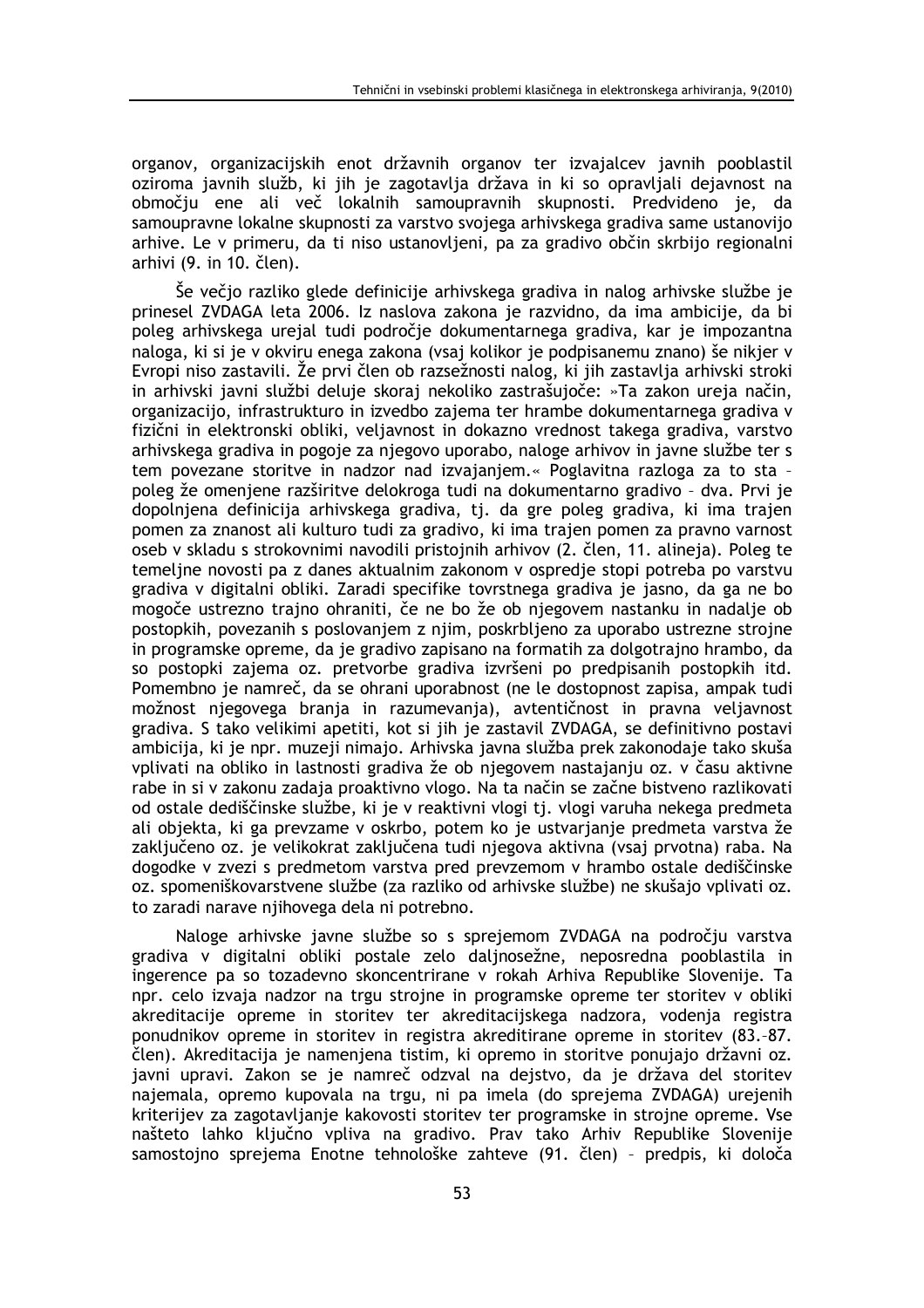konkretne pogoje za zagotavljanje opreme in storitev, povezanih s hrambo dokumentarnega gradiva v digitalni obliki, in ki nadrobneje razčlenjuje zahteve, predpisane v Uredbi o varstvu dokumentarnega in arhivskega gradiva. Arhiv Republike Slovenije ga lahko po potrebi spreminja v skladu z razvojem na področju informacijske tehnologije pa tudi glede na izkušnje pri izvajanju prej omenjenih postopkov. Za nadzor nad izvajanjem zajema in hrambe arhivskega gradiva javnopravnih oseb v digitalni obliki ima Arhiv Republike Slovenije na voljo inštrument potrjevanja notranjih pravil, ki jih mora sprejeti vsaka javnopravna oseba, ki bo izvajala zajem in hrambo svojega gradiva v digitalni obliki oz. vsaka zasebnopravna oseba, ki izvaja storitve zajema in hrambe digitalnega gradiva za javni sektor (17.-19. člen).

Ta prispevek sicer nima namena analizirati, do katere mere je ZVDAGA zaživel v resnici. Zdi se, da je na določenih področjih implementiran bolj, na drugih pa manj. Zlasti je zgovorno dejstvo, da je v celotni državni oz. javni upravi v tem trenutku le ena javnopravna oseba, ki ima potrjena notranja pravila, medtem ko je zasebnopravnih sedemnaist.<sup>4</sup>

Očitno je, da se v danih zakonskih okvirih zasebni ponudniki storitev zajema in hrambe gradiva v digitalni obliki znajdejo bolje kot pa javna uprava. Ostane le še vprašanje, ali je ZVDAGA pisan na kožo zasebni pobudi ali pa je javna uprava okorela in ne zajema oz. hrani gradiva v digitalni obliki. Možno pa seveda je, da to počne, vendar mimo zakonskih določil. Če sprejmemo logiko, da se zakoni v prvi vrsti pišejo z namenom varstva javnega interesa, potem prej omenjeni rezultat ni ravno navdušujoč. Zahteva razmislek o tem, ali je za dosego cilja, tj. zagotovitve javnega interesa varstva dokumentarnega in arhivskega gradiva, dovoli boli ali mani dovršena zakonodaja. Ali pa jo je nujno dopolniti s strategijo varstva dokumentarnega in arhivskega gradiva v digitalni obliki na državni ravni, ki bi jo morala sprejeti Vlada RS in aktivno spremljati in spodbujati njeno izvajanje.

V zadniem času je videti, da je prevladalo spoznanje, da brez tovrstnih aktivnih spodbud na ravni celotne državne oz. javne uprave ne bo moč doseči pozitivnih rezultatov. O tem pričata tako projekt Ministrstva RS za javno upravo SREP (Strategija razvoja elektronskega poslovanja),<sup>5</sup> ki ima ambicije enotno urediti poslovanje in hrambo dokumentarnega gradiva javne uprave in ki je še v začetni fazi, kot tudi projekt Ministrstva RS za kulturo »Strategija razvoja slovenskega javnega elektronskega arhiva e-Arh.si«. Slednjega je pripravila delovna skupina, sestavljena iz uslužbencev slovenskih javnih arhivov in uslužbenke Ministrstva RS za kulturo, in bo sredi februarja 2010 predložen ministrici za kulturo kot delovni predlog za vzpostavitev in razvoj elektronskega arhiva. Vsekakor gre tako v prvem kot v drugem primeru za izjemno zahteven strokoven, tehnološki, finančni in tudi politični projekt, ki se bo - ko bo zaključen - samoumevno odrazil v spremembi zakonodaje.

S tega stališča je noveliranje ZVDAGA (ZVDAGA-A je trenutno medresorsko usklajen in bo v kratkem posredovan MK, da ga pošlje v nadaljnje postopke) nastopilo v nekoliko nesrečnem trenutku oz. prezgodaj. Ključna določba, ki jo bo prej ali slej potrebno umestiti v arhivski zakon, je namreč ureditev prevzemanja arhivskega gradiva v digitalni obliki v elektronski arhiv, ki bo umeščen v državni arhiv. Pri tem

http://www.gov.si/aplikacije/arhiv/earh-registri/notranjaPravilaPregled.php (12. feb. 2010).

http://www.mju.gov.si/fileadmin/mju.gov.si/pageuploads/mju\_dokumenti/doc/SREP\_novo\_020709.doc (12. feb. 2010).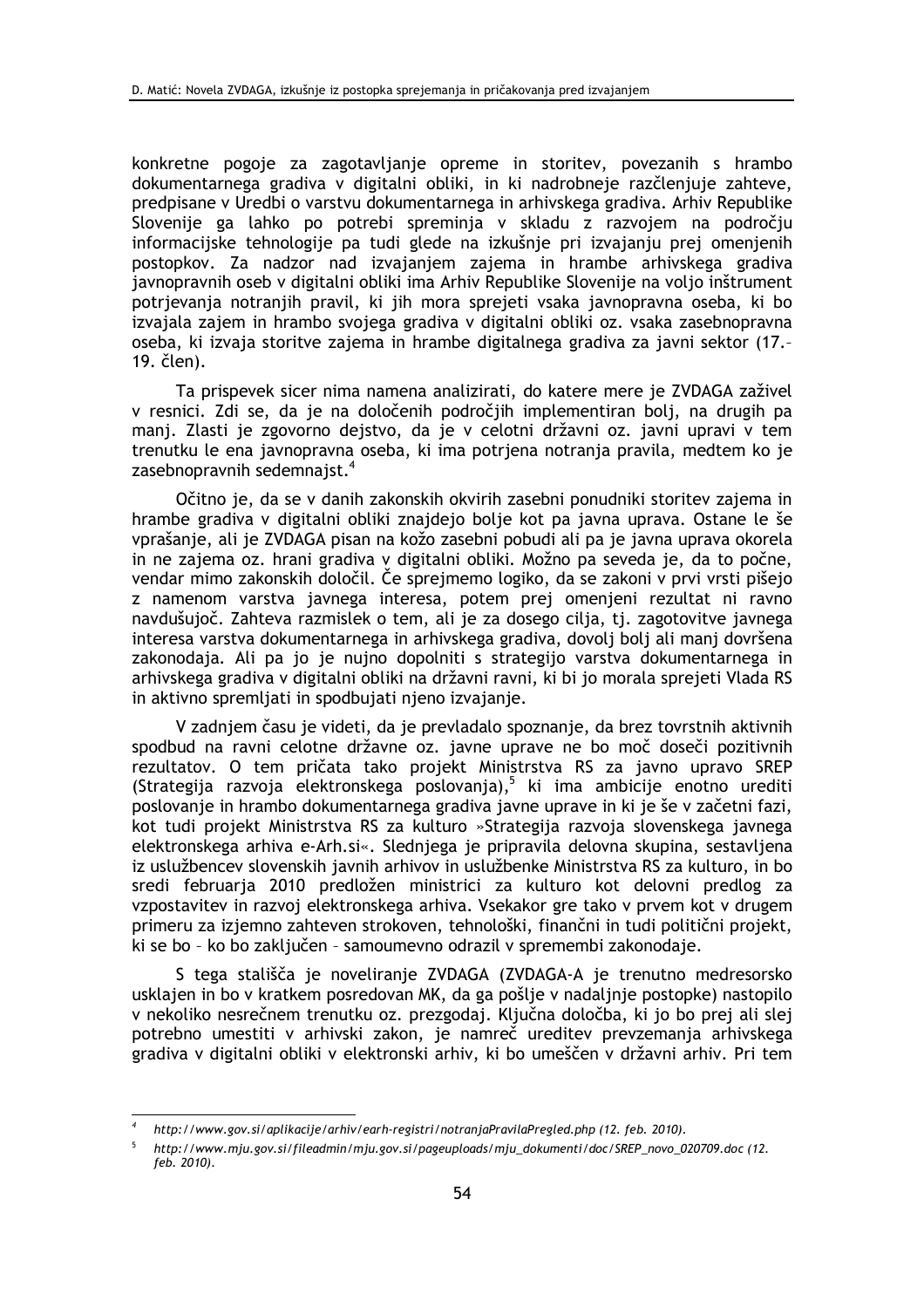bo ena od bistvenih določb, v kakšnem časovnem roku od nastanka gradiva v digitalni obliki bo državni arhiv prevzemal tovrstno gradivo.

Tovrstne določbe pa je brez rešitev, ki bodo izdelane na podlagi na najvišji ravni sprejetih strategij in akcijskih načrtov, nerealno sprejemati. To je torej gotovo tema za naslednjo spremembo zakonodaje. Ne glede na to pa je jasno, da bo največ potrebno postoriti na področju reorganizacije, vzpostavitve infrastrukture in izvedbe usposabljanja kadrov v arhivski javni službi.

# Če v luči zgoraj navedenega pogledamo ZVDAGA-A, lahko ugotovimo naslednje.

Do pobude za noveliranje ZVDAGA je prišlo zaradi tehnološkega napredka in določenih spoznanj pri izvajanju varstva gradiva v digitalni obliki. Tako je vrsta členov v predlogu ZVDAGA-A izpopolnjena v skladu z razvojem informacijske stroke in izkušnjami ob izvajanju ZVDAGA. Če podrobneje ne omenjamo popravkov in izboljšav posameznih členov, ki se nanašajo na druga področja (npr. pogoji za lastno hrambo arhivskega gradiva javnopravnih oseb ali npr. izboljšava ureditve varstva zasebnega arhivskega gradiva), potem je potrebno izpostaviti tri velike spremembe, ki jih prinaša ZVDAGA-A. Prva in najpomembnejša je brez dvoma:

# ZDRUŽEVANJE REGIONALNIH ARHIVOV IN ARHIVA RS V EN ARHIV

Na predhodnih straneh smo s primerjavo treh arhivskih zakonov v obdobju med leti 1981 in 2006 pokazali, koliko novih nalog in obveznosti je bilo s sprejemom ZVDAGA prenesenih na arhivsko javno službo, zlasti na Arhiv RS. Očitno je torej, da se je zelo veliko stvari na področju zastavljenih nalog spremenilo, le organizacija arhivske javne službe ter število in izobrazbena struktura njenih zaposlenih ostajata do današnjega dne bolj ali manj nespremenjeni. Zdi se, da so se teh neljubih dejstev vsaj deloma zavedali že pripravljavci ZVDAGA, saj je osnutek le-tega predvidel združevanje vseh javnih arhivov v en arhiv. Takrat je bilo to mišljeno v obliki priključitve regionalnih arhivov Arhivu RS, vendar je ta poskus zaradi političnih razlogov in premalo konsenza v arhivski službi propadel. Videti je, da je po propadu načrtovanega združevanja in črtanju tozadevnih členov ZVDAGA ostal nedodelan. Tako so bile - kot smo že omenili - npr. naloge, povezane z digitalnim gradivom, dodeljene Arhivu Republike Slovenije, na drugi strani pa so pristojnosti in naloge, ki so s tem področjem neposredno povezane, ostale pri regionalnih arhivih (npr. evidentiranje in navodila za odbiranje ter prevzemanje gradiva samega). Ne zakon ne uredba nista opredelila strokovno in upravno sodelovanje med arhivi oz. dopolnjevanje pri izvrševanju nalog na tem področju. Po drugi strani pa ni zaskrbljujoče samo, da se arhivska javna mreža organizacijsko v obdobju tridesetih let ni spremenila (edina bistvena sprememba, ki smo jo že navedli, je prenos ustanovitelistva na državo oz. financiranje iz državnega proračuna) in da je vsak arhiv (ki je v sedanjem sistemu skoraj povsem avtonomen) pri sprejemanju poslovnih in strokovnih odločitev, žal, mnogokrat nepovezan oz. neusklajen z ostalimi. Še manj razveseljivo je, da so se slovenski arhivi zelo malo kadrovsko prilagodili novim zahtevam, ali pa se sploh niso. Sprejem novih nalog, ki jih je predpisal ZVDAGA ni bil na noben način podprt z načrtom izobraževanja arhivistov v smislu njihovega usposabljanja za delo na gradivu v digitalni obliki, niti se načrtno znanj arhivskih uslužbencev ni dopolnjevalo v tem smislu oz. se jih še vedno ne dopolnjuje. Tudi po številu zaposlenih v vseh javnih arhivih v zadnjem obdobju ni prišlo do večjih sprememb. Konec leta 1997 je bilo tako v ARS in šestih regionalnih arhivih 185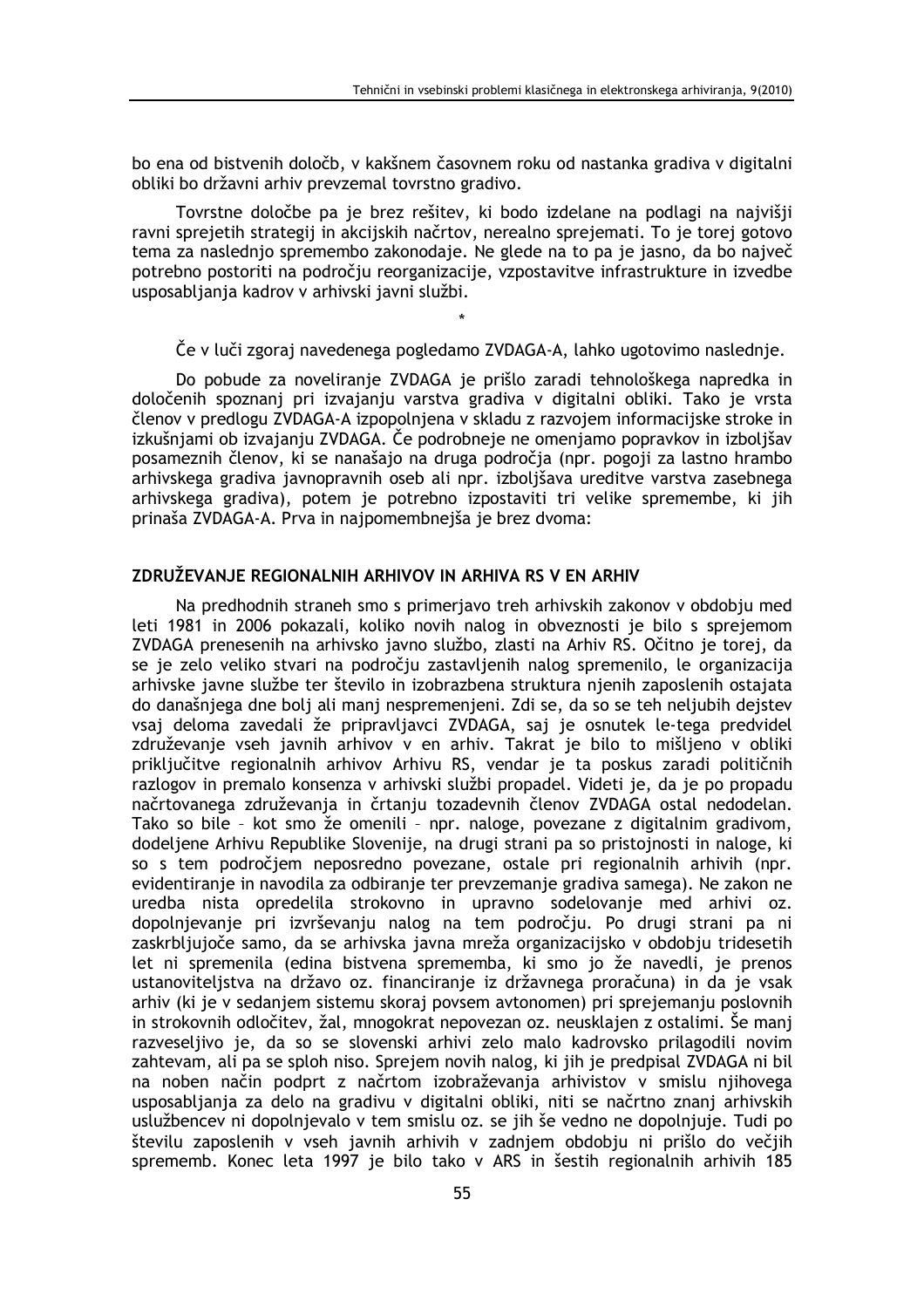zaposlenih, konec leta 2001 197 zaposlenih in konec leta 2008 189 zaposlenih.<sup>6</sup> Očitno je torej, da število zaposlenih ni v vzponu in glede na splošne trende v javni upravi vsaj srednjeročno ni pričakovati obrata. Trenutno je npr. v Arhivu Republike Slovenije kadrovski plan za leto 2010 naravnan na minus ena.

V primerjavi s poskusom iz leta 2006 je danes poenotenje zamišljeno precej drugače, in sicer ne kot priključitev regionalnih arhivov Arhivu Republike Slovenije, pač pa v obliki ukinitve vseh arhivov vključno z Arhivom Republike Slovenije in vzpostavitvijo povsem novega Državnega arhiva Republike Slovenije. Podrobnejša slika organiziranosti bodočega Državnega arhiva Republike Slovenije se bo izkristalizirala do srede leta 2011. Osnovna ideja, ki služi kot izhodišče za načrtovanje strukture bodočega združenega arhiva pa je naslednja: Državnemu arhivu Republike Slovenije bo načelovala skupna uprava za vse dosedanje arhive, leti pa bodo nadaljevali izvrševanje nalog v nespremenjenem delokrogu: Arhiv Republike Slovenije kot enota Osrednji arhiv, regionalni arhivi pa kot enote -Območni arhivi. V upravi bi bile umeščene tiste strokovne službe, ki morajo zaradi narave svojih nalog le-te izvrševati v enem centru - kot. npr. varstvo gradiva v digitalni obliki (tj. elektronski arhiv), varstvo filmskega gradiva ter izvajanje nalog konzerviranja in restavriranja gradiva. Obenem naj bi bile v upravi tudi ostale strokovne službe kot npr. za strokovni razvoj in izobraževanje ali služba za mednarodno sodelovanje, ob njih pa tudi vse spremljevalne službe, ki jih je smiselno poenotiti tj. kadrovska, pravna, za stike z javnostmi, računovodska itd. Na ta način bi postopno prišli tudi do večjega strokovnega poenotenja izvajanja varstva arhivskega gradiva, kot ga imamo v naši državi danes. Nova organizacija oz. načrtovanje akta o organizaciji in sistemizaciji Državnega arhiva Republike Slovenije bo priložnost za iskanie optimalnega izkoristka vseh potencialov, ki danes zaradi razdrobljenosti in premajhne povezanosti arhivske javne službe ne morejo priti do izraza kot bi lahko. Da ta proces skušamo zastaviti čim bolj premišljeno, priča tudi dejstvo, da je Arhiv Republike Slovenije pri Ministrstvu RS za kulturo prijavil raziskovalni projekt o organizaciji bodočega Državnega arhiva Republike Slovenije, ki bi ga rad izvedel v sodelovanju z Inštitutom za javno upravo.

Osnova za reorganizacijo je naslednji tekst ZVDAGA-A, ki ga v nadaljevanju navajam skupaj z obrazložitvijo:

# $16.$  člen

55. člen se spremeni tako, da se glasi:

### $*55$  člen

### (državni arhiv)

(1). Državni arhiv varuje javno arhivsko gradivo državnih organov, nosilcev javnih pooblastil, izvajalcev javnih služb, ki jih zagotavlja država, Banke Slovenije ter javnih skladov, javnih agencij ter drugih javnopravnih oseb, ki jih ustanovi država.

(2) Notranjo organizacijo državnega arhiva ter naloge notranje organizacijskih enot določi vlada z uredbo.

(3) V okviru državnega arhiva je organiziran tudi Slovenski filmski arhiv, ki varuje arhivsko filmsko arhivsko gradivo.

Poročila o delu arhivov za leta 1997, 2001 in 2008, Ministrstvo za kulturo RS.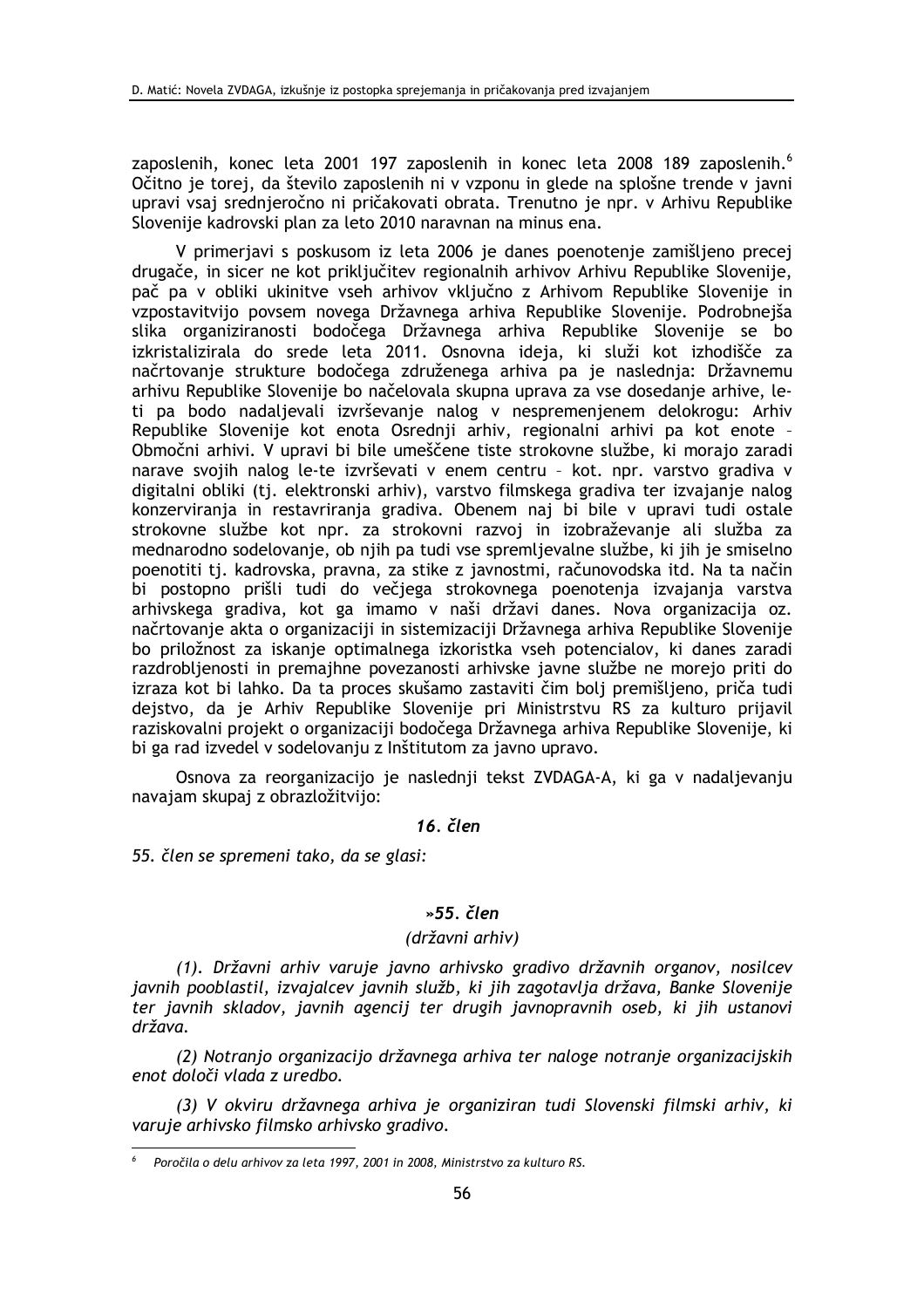(4) Državni arhiv hrani tudi arhivsko gradivo samoupravnih lokalnih skupnostih, če te ne ustanovijo lastnega arhiva za varstvo svojega javnega arhivskega gradiva.«

### Obrazložitev:

Trenutno v Sloveniji obstaja dvojnost v organizaciji javne arhivske službe. Arhiv Republike Slovenije deluje v okviru državne uprave kot organ v sestavi Ministrstva za kulturo, regionalni arhivi pa delujejo kot javni zavodi, katerih ustanovitelj je država.

Reorganizacija javne arhivske službe ter združitev dosedanjih arhivov na državni arhiv je potrebna iz več razlogov: poenotenja arhivske prakse, širitve znanj in dobrih praks, enostavnejše in preglednejše organizacije, racionalizacije poslovanja in s tem učinkovitejše porabe davkoplačevalskih sredstev, namenjenih javni arhivski službi ter primerljivosti naše organizacije z organizacijo arhivov v drugih državah članicah Evropske unije. S tem se tudi odpravi trenutno stanje, ko gradivo centralnih organov državne uprave hrani Arhiv RS, ki je organ v sestavi, gradivo lokalnih izpostav državne uprave - upravnih enot, pa se varuje v javnih zavodih - pokrajinskih arhivih.

Ker je danes Arhiv RS organ v sestavi Ministrstva za kulturo, pokrajinski arhivi pa so organizirani kot samostojni javni zavodi, bo poenostavljena organizacija celotne državne arhivske službe pomenila preglednejšo ureditev, kjer bo jasno porazdeljena odgovornost za delovanje državne arhivske službe na ministra, pristojnega za kulturo, in direktorja državnega arhiva. Tudi status vseh uslužbencev v državni arhivski službi, ki so danes delno uslužbenci državne uprave in delno uslužbenci javnih zavodov, bo poenoten.

Hkrati bo poenostavljeno in s tem preglednejše financiranje nekaterih skupnih projektov, ki so jih do sedaj delno sofinancirali pokrajinski in delno državni arhiv. .<br>Tudi sama reorganizacija ne bo zahtevala dodatnih finančnih sredstev v proračunu. temyeč le ohranitev realne vrednosti vsote sedanijh proračunov posameznih arhivov.

Bistveno racionalnejše in preglednejše bo tudi splošno poslovanje in financiranje, saj bodo lahko t. i. podporne funkcije (kadrovska, finančna in druge) delovale enotno in celovito. Ob vseh teh učinkih pa ne bo zmanjšana kakovost ali geografska razpršenost storitev državne arhivske službe, saj bodo enote državnega arhiva v celoti prevzele človeške in druge vire ter s tem tudi strokovne naloge dosedanjih arhivov.

Reorganizacija bo skladna s cilji varčevalnih ukrepov Vlade RS, ki predvidevajo zmanjšanje števila pravnih oseb javnega prava.

Ena od nalog državnega arhiva je tudi varovanje filmskega gradiva. Slovenski filmski arhiv je posebna organizacijska enota v Državnem Arhivu. Ker gre za zelo specifično gradivo, je potrebno zagotoviti določeno organizacijsko samostojnost Slovenskega filmskega arhiva. Velja poudariti, da so v nekaterih državah filmski arhivi samostojne inštitucije.

Skladno s predpisi, ki urejajo organe v sestavi ter organizacijo in sistemizacijo v organih državne uprave, bo podrobnejšo organizacijo novoustanovljenega državnega organa v uredbi določila Vlada. Načrtuje se, da bodo sedanji regionalni arhivi kot regionalni centri arhivske javne službe nadaljevali delo kot organizacijske enote - območni arhivi novoustanovljenega Državnega Arhiva Republike Slovenije.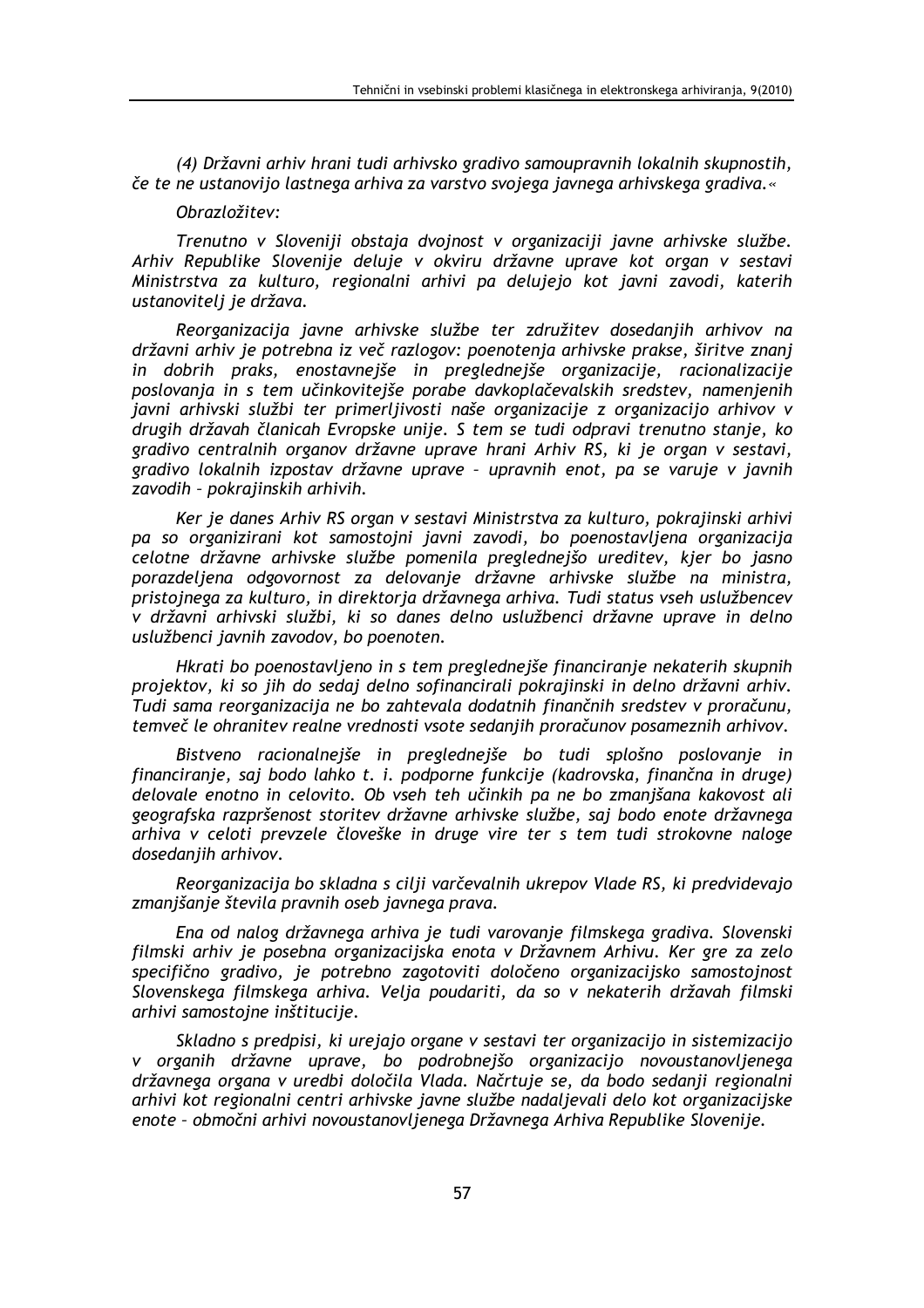# 35. člen

(izvedba reorganizacije arhivske mreže)

(1) S 1. januarjem 2012 začne delovati Državni arhiv Republike Slovenije.

(2) S 1. januarjem 2012 prenehajo z delovanjem Arhiv Republike Slovenije kot organ v sestavi Ministrstva za kulturo in javni zavodi Zgodovinski arhiv Celje, Pokrajinski arhiv Koper, Zgodovinski arhiv Ljubljana, Pokrajinski arhiv Maribor, Pokrajinski arhiv v Novi Gorici in Zgodovinski arhiv Ptuj.

(3) Arhiv Republike Slovenije deluje v skladu z zakonom do začetka delovanja Državnega arhiva Republike Slovenije.

(4) Javni zavodi Zgodovinski arhiv Celje, Pokrajinski arhiv Koper, Zgodovinski arhiv Ljubljana, Pokrajinski arhiv Maribor, Pokrajinski arhiv v Novi Gorici in Zgodovinski arhiv Ptuj delujejo v skladu z zakonom kot regionalni arhivi do začetka delovanja Državnega arhiva Republike Slovenije.

(5) Državni arhiv Republike Slovenije s 1. januarjem 2012 prevzame od Arhiva Republike Slovenije in javnih zavodov iz drugega odstavka tega člena arhivsko gradivo, pravice proračunske uporabe, obveznosti, dokumentacijo, prostore, opremo in inventar ter javne uslužbence.

(6) Akt o notranji organizaciji in sistemizaciji delovnih mest Državnega arhiva Republike Slovenije se v skladu z zakonom sprejme najkasneje do 1. julija 2011.

#### Obrazložitev:

Določi se postopek za preoblikovanje arhivske javne mreže v enovit državni arhiv kot organ v sestavi ministrstva. Ker gre za preoblikovanje, je smiselno, da prvi akt o organizaciji pripravi minister, pristojen za arhive.

# ZAŠČITA ARHIVSKEGA GRADIVA PARI AMENTARNIH STRANK

Že od osamosvojitve se je večkrat izpostavilo, da ima del gradiva parlamentarnih strank značaj arhivskega gradiva oz. trajen pomen za znanost .<br>predvsem pa zgodovino. V tem smislu so posamezni arhivi že pred leti pošiliali pozive strankam, naj se odločijo za prostovoljno sodelovanje z arhivi, da bi tako pokazale odgovornost do kulturne dediščine in zavedanje o trajnem pomenu svojega dela.

Odziva skorajda ni bilo. Zato je jasno, da brez zakonskega določila do pozitivne rešitve ne bo prišlo. Da se ne bi pojavljali pomisleki o tem, da si država želi prilastiti gradivo strank, predlog novele izrecno določa (kot je razvidno iz nadaljevanja), da parlamentarne stranke v skladu z navodili pristojnih arhivov same poskrbijo za varstvo arhivskega gradiva, ki nastaja pri njihovem delovanju in so dolžne z njim ravnati v skladu z arhivskimi predpisi.

### 13. člen

Za 50. členom se dodata novi 50.a in 50.b člen, ki se glasita:

»50.a člen

# (gradivo političnih strank)

(1) Dokumentarno gradivo političnih strank, katerih poslanci so bili izvoljeni v Državni zbor Republike Slovenije ali v Evropski parlament, in ki ima lastnosti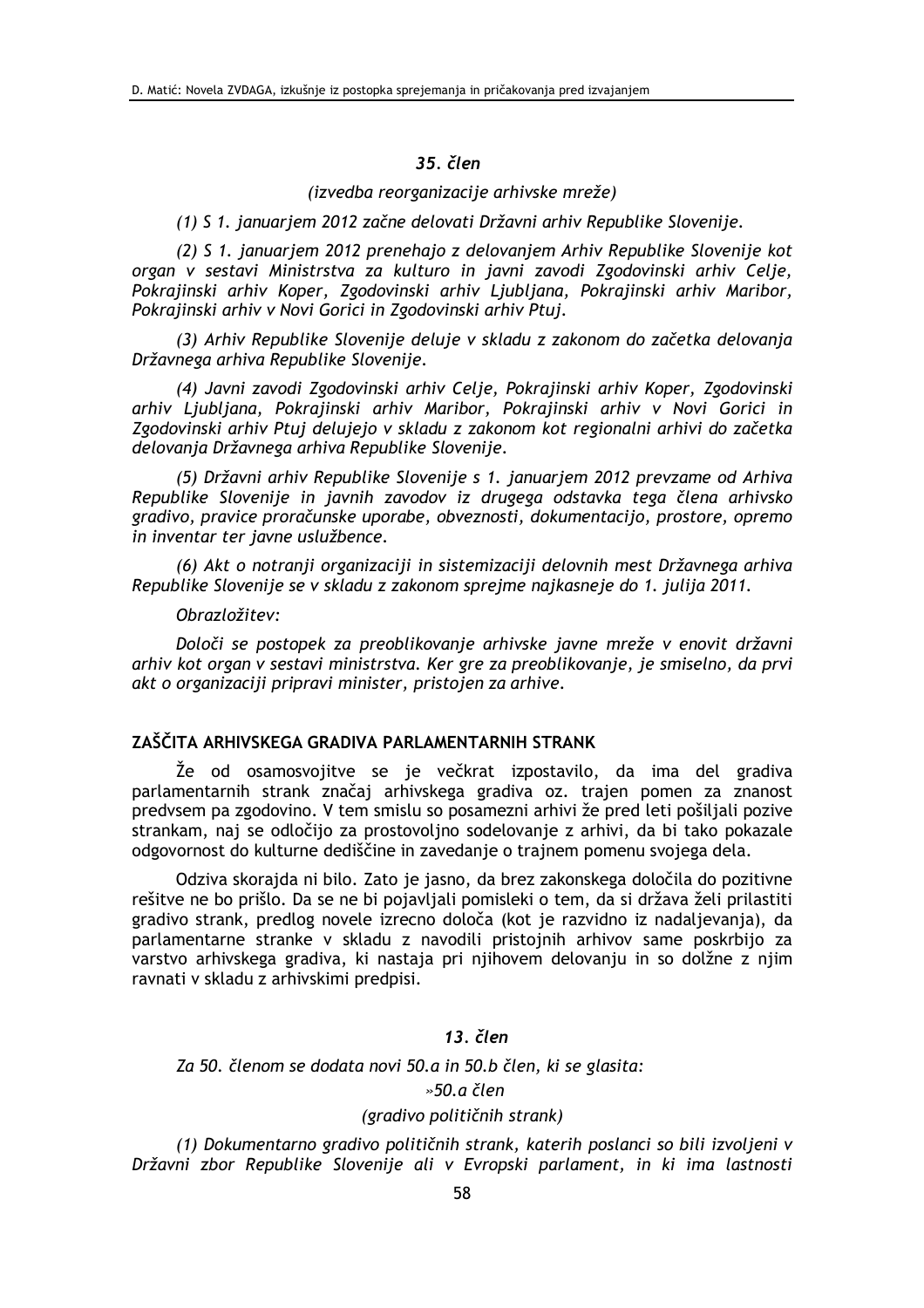arhivskega gradiva, stranke same v sodelovanju z državnim arhivom odberejo iz dokumentarnega gradiva. To gradivo ima v skladu s tem zakonom status arhivskega gradiva.

(2) Politične stranke iz prejšnjega odstavka morajo zagotoviti lastno hrambo svojega arhivskega gradiva v skladu s tem zakonom.

(3) V primeru spojitve, razdružitve ali pripojitve politične stranke iz prvega odstavka tega člena mora stranka predati arhivsko gradivo pravnemu nasledniku, v primeru prenehanja pa državnemu arhivu.«

### Obrazložitev:

Politične stranke so združenja državljank in državljanov, ki uresničujejo svoje politične cilje, sprejete v programu stranke, z demokratičnim oblikovanjem politične volje državljank in državljanov in s predlaganjem kandidatk oziroma kandidatov na volitvah v državni zbor, za predsednico oziroma predsednika republike ter v organe lokalnih skupnosti.

Parlamentarne politične stranke so zaradi svojega sodelovanja v političnem procesu zelo pomembne za zgodovino države. Politične stranke, ki imajo poslance v evropskem parlamentu, imajo zaradi svojega vpliva na nastajanje zakonodaje evropskih skupnosti pomemben vpliv na življenje v Republiki Sloveniji.

Po Zakonu o političnih strankah (ZPolS-UPB1) (Ur. l. RS, št. 100/2005) politične stranke deluje javno. Finančno in materialno poslovanje stranke mora biti javno.

Gradivo političnih strank ima izreden zgodovinski pomen, zato imajo stranke možnost, da skupaj s pristojnim arhivom odberejo arhivsko gradivo iz svojega dokumentarnega gradiva. Politične stranke so dolžne poskrbeti za lastno hrambo svojega arhivskega gradiva skladno z določbami zakonodaje.

Naslednia pomembna novost, ki jo prinaša ZVDAGA-A je:

# Izenačenie možnosti, da vse verske skupnosti sklenejo z državo sporazum varstva arhivskega gradiva

Država in Rimskokatoliška cerkev (RKC) imata že dolgo vrsto let sklenjen sporazum, na podlagi katerega država financira arhivsko dejavnost RKC. Sporazum temelji na ugotovitvi, da je arhivsko gradivo RKC z nacionalnega vidika pomembna kulturna dediščina, ki si zasluži status kulturnega spomenika, in da je v javnem interesu, da je to gradivo dostopno strokovni in drugi javnosti za raziskovalne namene oz. uveljavljanje drugih interesov.

Z vidika uveljavljanja ustavnega načela enakopravnosti je primerno, da se številčnejšim verskim skupnostim, ki pomembno vplivajo na okolje, v katerem delujejo, omogoči pridobitev primerljivega statusa, kot ga ima RKC.

Z arhivskega strokovnega in s širšega stališča ohranjanja kulturne dediščine na našem prostoru pa je pomembno, da se arhivsko gradivo teh verskih skupnosti ohrani in postane dostopno. Ker ima RKC pomembno arhivsko gradivo in ima z državo že sklenjen sporazum, je ohranjen dosedanji člen ZVDAGA, ki ureja to področje v nespremenjeni obliki. Bistveno pa je spremenjen člen, ki se nanaša na verske skupnosti nasploh, saj daje možnost ostalim verskim skupnostim, da pridobijo primerljiv položaj, kot ga ima RKC, in sklenejo z državo sporazum o financiranju